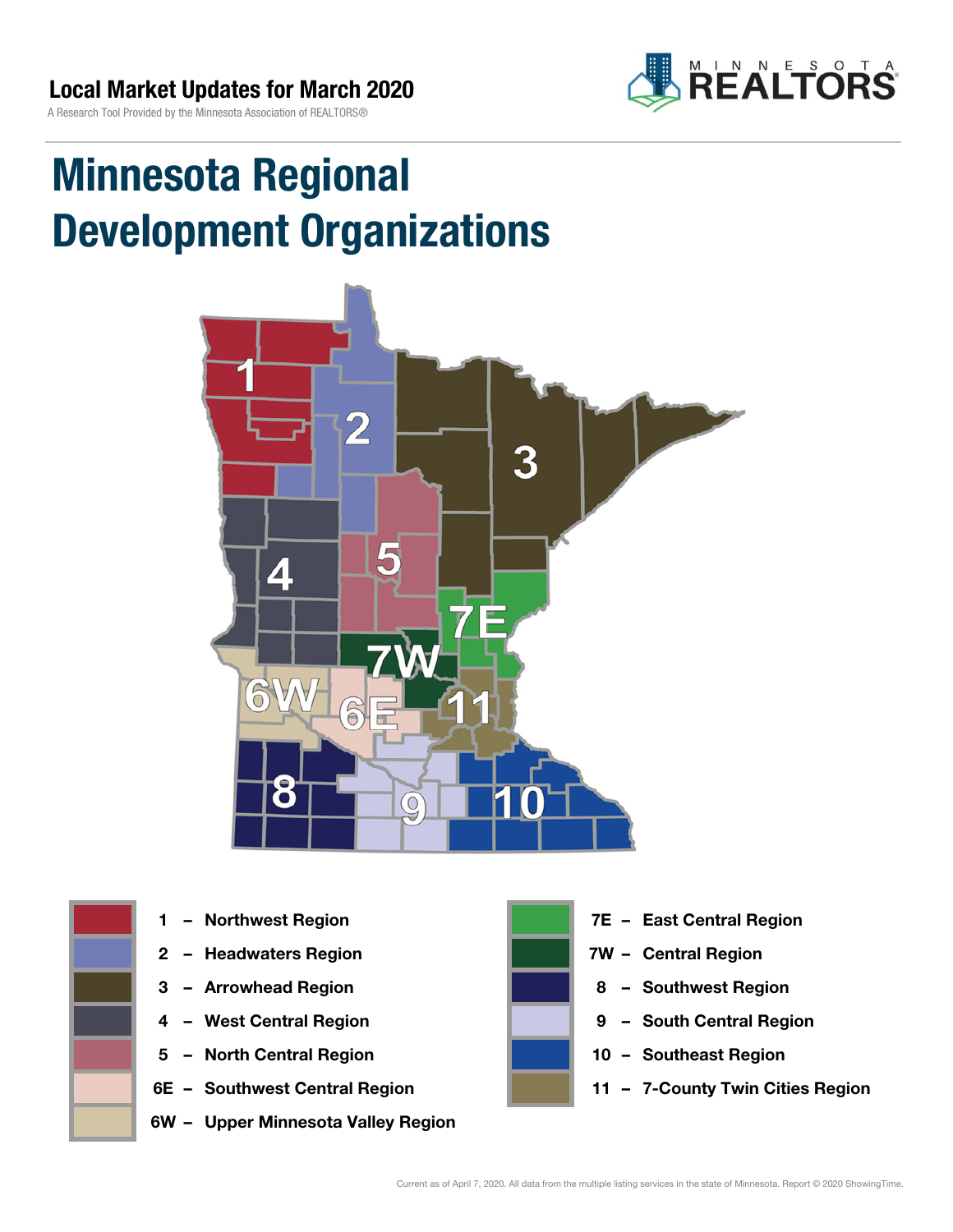

### 1 – Northwest Region

|                                          | <b>March</b> |           |                | <b>Year to Date</b> |             |                |  |
|------------------------------------------|--------------|-----------|----------------|---------------------|-------------|----------------|--|
| <b>Key Metrics</b>                       | 2019         | 2020      | Percent Change | Thru 3-2019         | Thru 3-2020 | Percent Change |  |
| New Listings                             | 46           | 37        | - 19.6%        | 123                 | 112         | $-8.9\%$       |  |
| <b>Closed Sales</b>                      | 26           | 21        | $-19.2%$       | 69                  | 67          | $-2.9%$        |  |
| Median Sales Price*                      | \$109,000    | \$128,875 | $+18.2%$       | \$132,500           | \$109,950   | $-17.0%$       |  |
| Percent of Original List Price Received* | 89.6%        | 90.3%     | $+0.8\%$       | 91.9%               | 91.8%       | $-0.1%$        |  |
| Days on Market Until Sale                | 139          | 154       | $+10.8\%$      | 147                 | 129         | $-12.2%$       |  |
| Months Supply of Inventory               | 4.8          | 5.0       | $+4.2%$        | --                  | --          | $- -$          |  |

\* Does not account for sale concessions and/or down payment assistance. Note: Activity for one month can sometimes look extreme due to small sample size.



### **Historical Median Sales Price** Rolling 12-Month Calculation

\$50,000

\$100,000

\$150,000

\$200,000

\$250,000

\$300,000



Current as of April 7, 2020. All data from the multiple listing services in the state of Minnesota. Report © 2020 ShowingTime. Percent changes are calculated using rounded figures.

1-2015 1-2016 1-2017 1-2018 1-2019 1-2020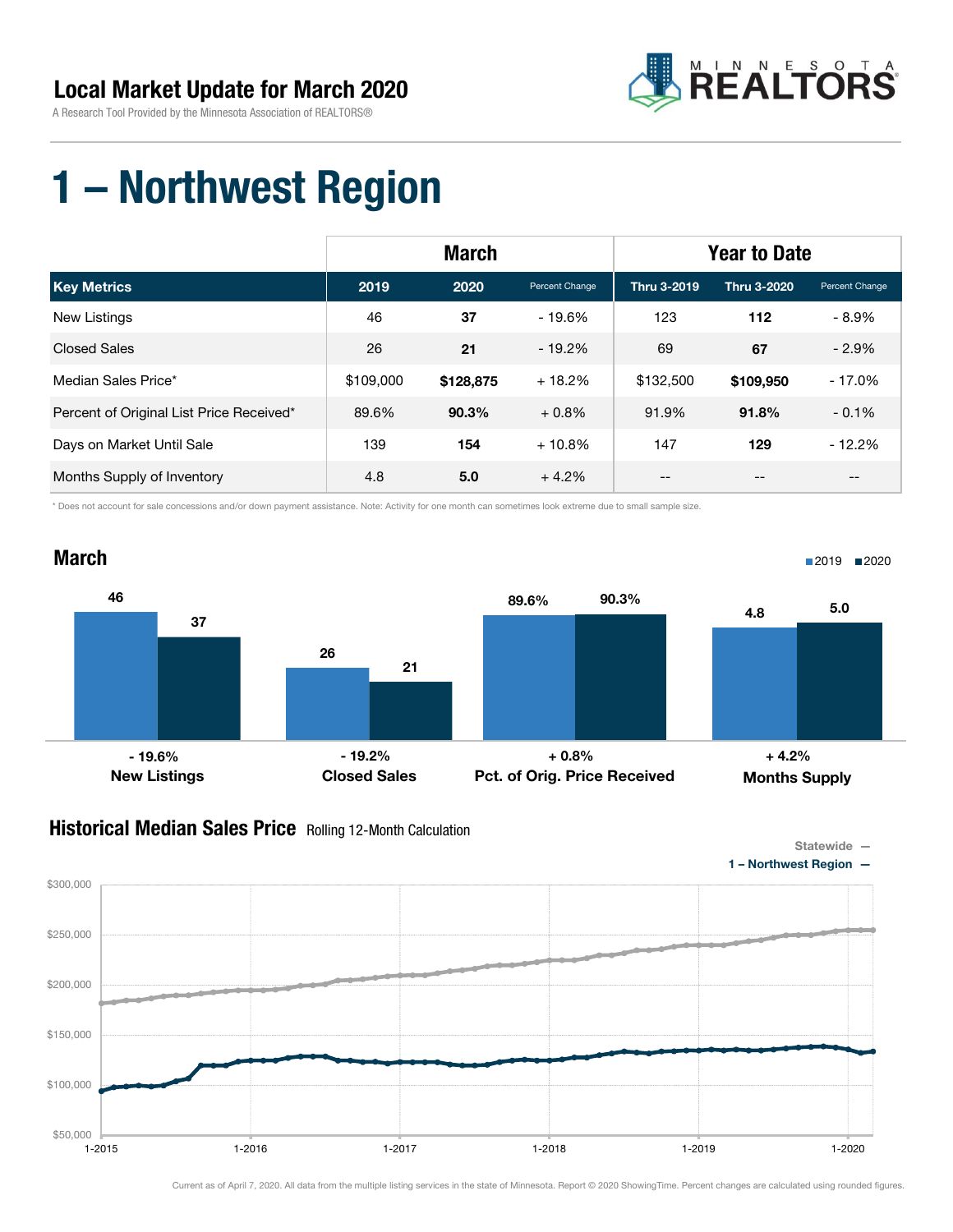

## 2 – Headwaters Region

|                                          | <b>March</b> |           |                | <b>Year to Date</b> |             |                |
|------------------------------------------|--------------|-----------|----------------|---------------------|-------------|----------------|
| <b>Key Metrics</b>                       | 2019         | 2020      | Percent Change | Thru 3-2019         | Thru 3-2020 | Percent Change |
| New Listings                             | 124          | 140       | $+12.9%$       | 271                 | 294         | $+8.5%$        |
| <b>Closed Sales</b>                      | 45           | 40        | $-11.1%$       | 113                 | 119         | $+5.3%$        |
| Median Sales Price*                      | \$147,000    | \$201.250 | $+36.9%$       | \$154,750           | \$191,000   | $+23.4%$       |
| Percent of Original List Price Received* | 92.5%        | 96.7%     | $+4.5%$        | 91.9%               | 94.7%       | $+3.0%$        |
| Days on Market Until Sale                | 119          | 121       | $+1.7%$        | 137                 | 115         | $-16.1%$       |
| Months Supply of Inventory               | 4.4          | 3.8       | $-13.6%$       | --                  | --          | --             |

\* Does not account for sale concessions and/or down payment assistance. Note: Activity for one month can sometimes look extreme due to small sample size.



### Historical Median Sales Price Rolling 12-Month Calculation

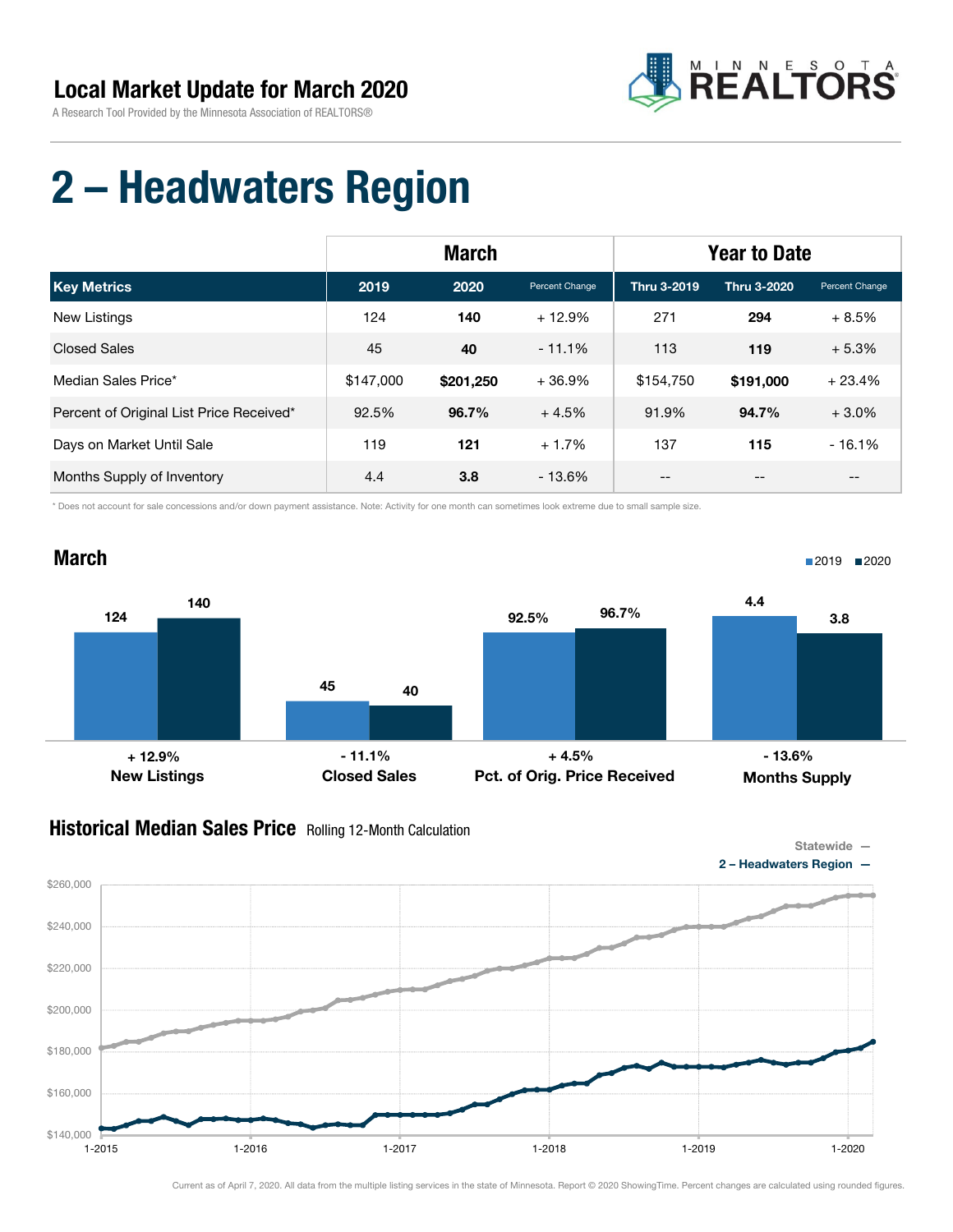

## 3 – Arrowhead Region

|                                          | <b>March</b> |           |                | <b>Year to Date</b> |             |                |
|------------------------------------------|--------------|-----------|----------------|---------------------|-------------|----------------|
| <b>Key Metrics</b>                       | 2019         | 2020      | Percent Change | Thru 3-2019         | Thru 3-2020 | Percent Change |
| New Listings                             | 499          | 510       | $+2.2%$        | 1,228               | 1,159       | $-5.6%$        |
| <b>Closed Sales</b>                      | 273          | 256       | $-6.2\%$       | 721                 | 666         | $-7.6\%$       |
| Median Sales Price*                      | \$160,700    | \$162,250 | $+1.0%$        | \$150,000           | \$155,000   | $+3.3%$        |
| Percent of Original List Price Received* | 93.4%        | 93.5%     | $+0.1\%$       | 92.3%               | 92.5%       | $+0.2%$        |
| Days on Market Until Sale                | 96           | 96        | $0.0\%$        | 94                  | 97          | $+3.2%$        |
| Months Supply of Inventory               | 5.0          | 4.4       | $-12.0\%$      | --                  | --          | $- -$          |

\* Does not account for sale concessions and/or down payment assistance. Note: Activity for one month can sometimes look extreme due to small sample size.



#### **Historical Median Sales Price** Rolling 12-Month Calculation

\$240,000

\$260,000



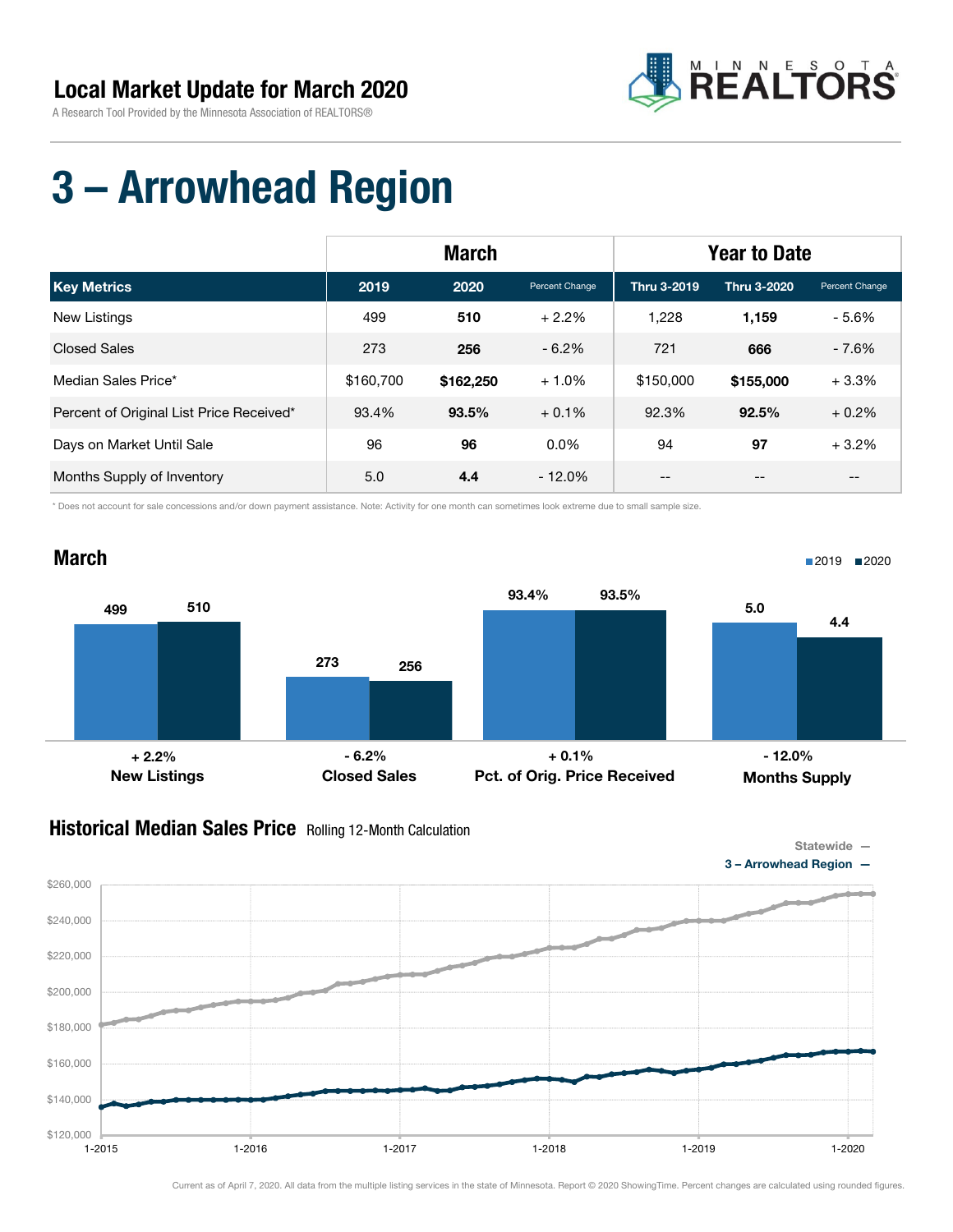

### 4 – West Central Region

|                                          | <b>March</b> |           |                | <b>Year to Date</b> |             |                                       |
|------------------------------------------|--------------|-----------|----------------|---------------------|-------------|---------------------------------------|
| <b>Key Metrics</b>                       | 2019         | 2020      | Percent Change | Thru 3-2019         | Thru 3-2020 | Percent Change                        |
| <b>New Listings</b>                      | 280          | 348       | $+24.3%$       | 609                 | 691         | $+13.5%$                              |
| <b>Closed Sales</b>                      | 114          | 125       | $+9.6%$        | 312                 | 309         | $-1.0%$                               |
| Median Sales Price*                      | \$186,000    | \$196,500 | $+5.6%$        | \$183,000           | \$192,200   | $+5.0%$                               |
| Percent of Original List Price Received* | 94.0%        | 92.7%     | $-1.4%$        | 92.4%               | 93.7%       | $+1.4%$                               |
| Days on Market Until Sale                | 92           | 102       | $+10.9%$       | 97                  | 88          | $-9.3%$                               |
| Months Supply of Inventory               | 4.3          | 3.7       | $-14.0%$       | --                  | --          | $\hspace{0.05cm}$ – $\hspace{0.05cm}$ |

\* Does not account for sale concessions and/or down payment assistance. Note: Activity for one month can sometimes look extreme due to small sample size.



### Historical Median Sales Price Rolling 12-Month Calculation

\$140,000

\$160,000

\$180,000

\$200,000

\$220,000

\$240,000

\$260,000



1-2015 1-2016 1-2017 1-2018 1-2019 1-2020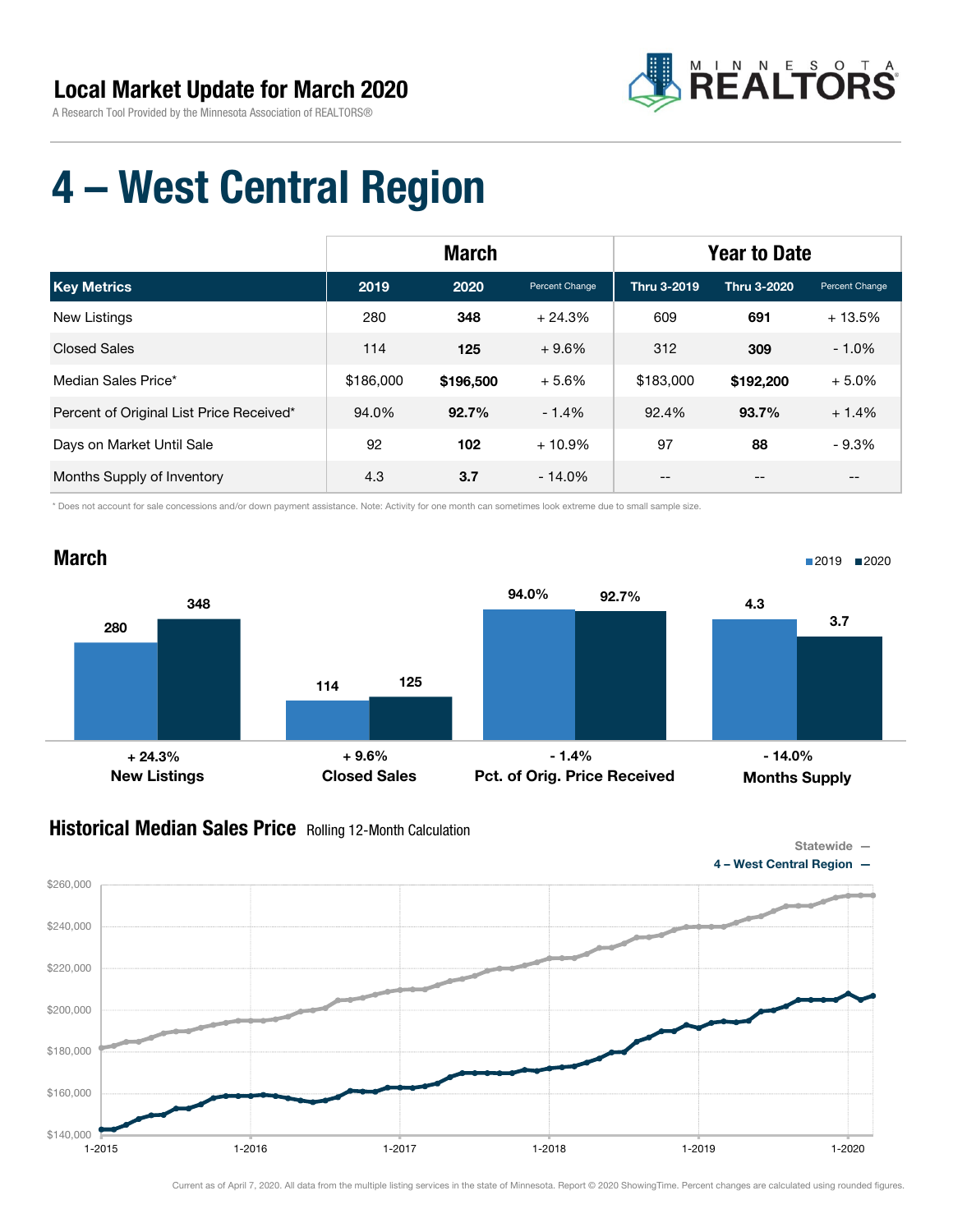

### 5 – North Central Region

|                                          | <b>March</b> |           |                | <b>Year to Date</b> |             |                |
|------------------------------------------|--------------|-----------|----------------|---------------------|-------------|----------------|
| <b>Key Metrics</b>                       | 2019         | 2020      | Percent Change | Thru 3-2019         | Thru 3-2020 | Percent Change |
| New Listings                             | 332          | 346       | $+4.2\%$       | 789                 | 761         | $-3.5%$        |
| <b>Closed Sales</b>                      | 161          | 154       | $-4.3%$        | 418                 | 392         | $-6.2%$        |
| Median Sales Price*                      | \$171,000    | \$179,950 | $+5.2%$        | \$169,000           | \$170,000   | $+0.6%$        |
| Percent of Original List Price Received* | 94.1%        | $95.0\%$  | $+1.0%$        | 93.4%               | 93.5%       | $+0.1%$        |
| Days on Market Until Sale                | 97           | 99        | $+2.1%$        | 91                  | 96          | $+5.5%$        |
| Months Supply of Inventory               | 4.4          | 3.3       | $-25.0\%$      | --                  | --          | --             |

\* Does not account for sale concessions and/or down payment assistance. Note: Activity for one month can sometimes look extreme due to small sample size.



#### Historical Median Sales Price Rolling 12-Month Calculation



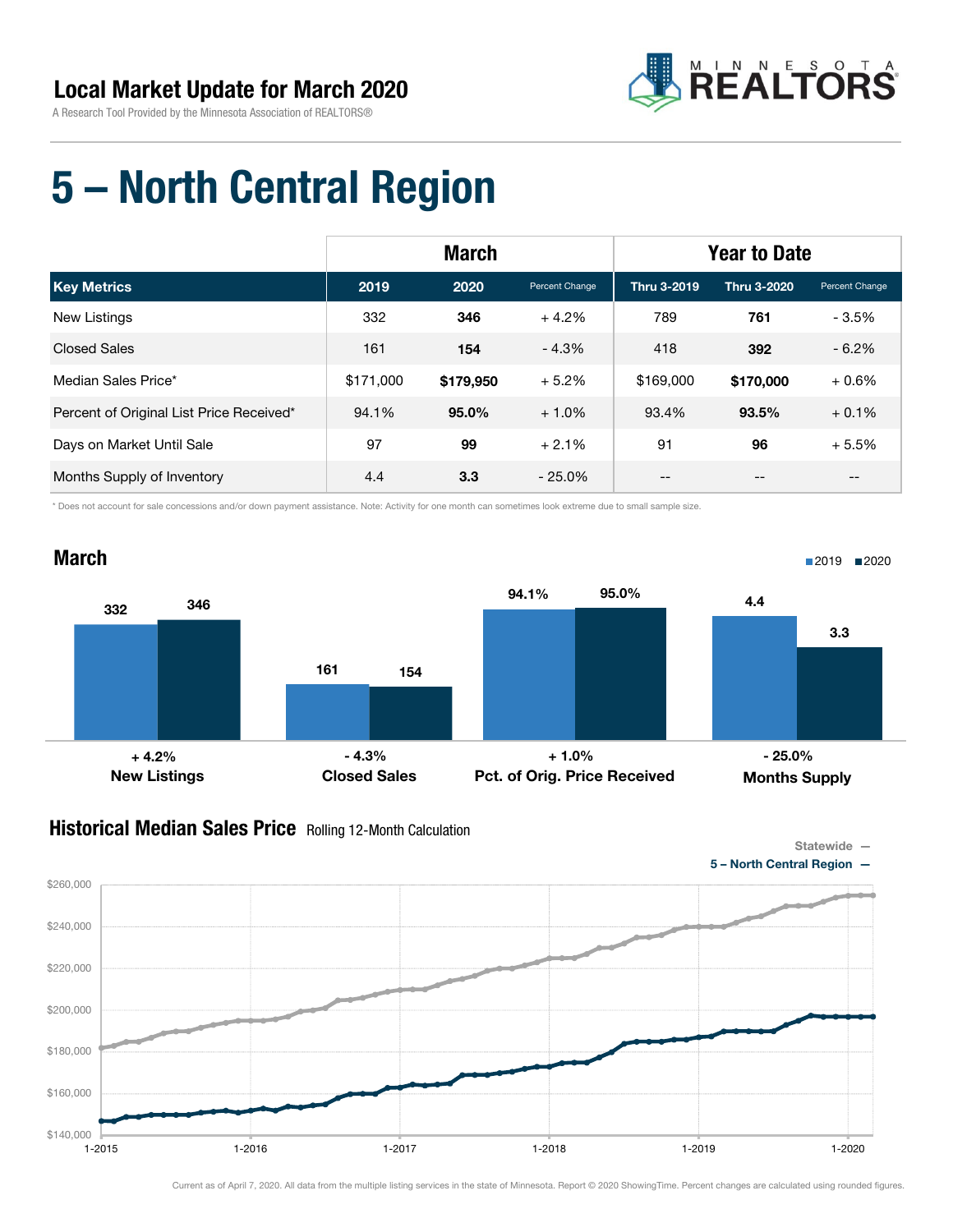

### 6E – Southwest Central Region

|                                          | <b>March</b> |           |                | <b>Year to Date</b> |             |                |  |
|------------------------------------------|--------------|-----------|----------------|---------------------|-------------|----------------|--|
| <b>Key Metrics</b>                       | 2019         | 2020      | Percent Change | Thru 3-2019         | Thru 3-2020 | Percent Change |  |
| New Listings                             | 143          | 147       | $+2.8%$        | 349                 | 366         | $+4.9%$        |  |
| <b>Closed Sales</b>                      | 105          | 101       | $-3.8%$        | 251                 | 254         | $+1.2%$        |  |
| Median Sales Price*                      | \$162,500    | \$163,000 | $+0.3%$        | \$151,250           | \$160,000   | $+5.8%$        |  |
| Percent of Original List Price Received* | 93.6%        | 96.7%     | $+3.3\%$       | 92.9%               | 95.3%       | $+2.6%$        |  |
| Days on Market Until Sale                | 96           | 71        | $-26.0\%$      | 92                  | 71          | $-22.8%$       |  |
| Months Supply of Inventory               | 3.1          | 2.5       | $-19.4%$       | --                  | --          | $- -$          |  |

\* Does not account for sale concessions and/or down payment assistance. Note: Activity for one month can sometimes look extreme due to small sample size.



#### Historical Median Sales Price Rolling 12-Month Calculation

Statewide —

6E – Southwest Central Region —

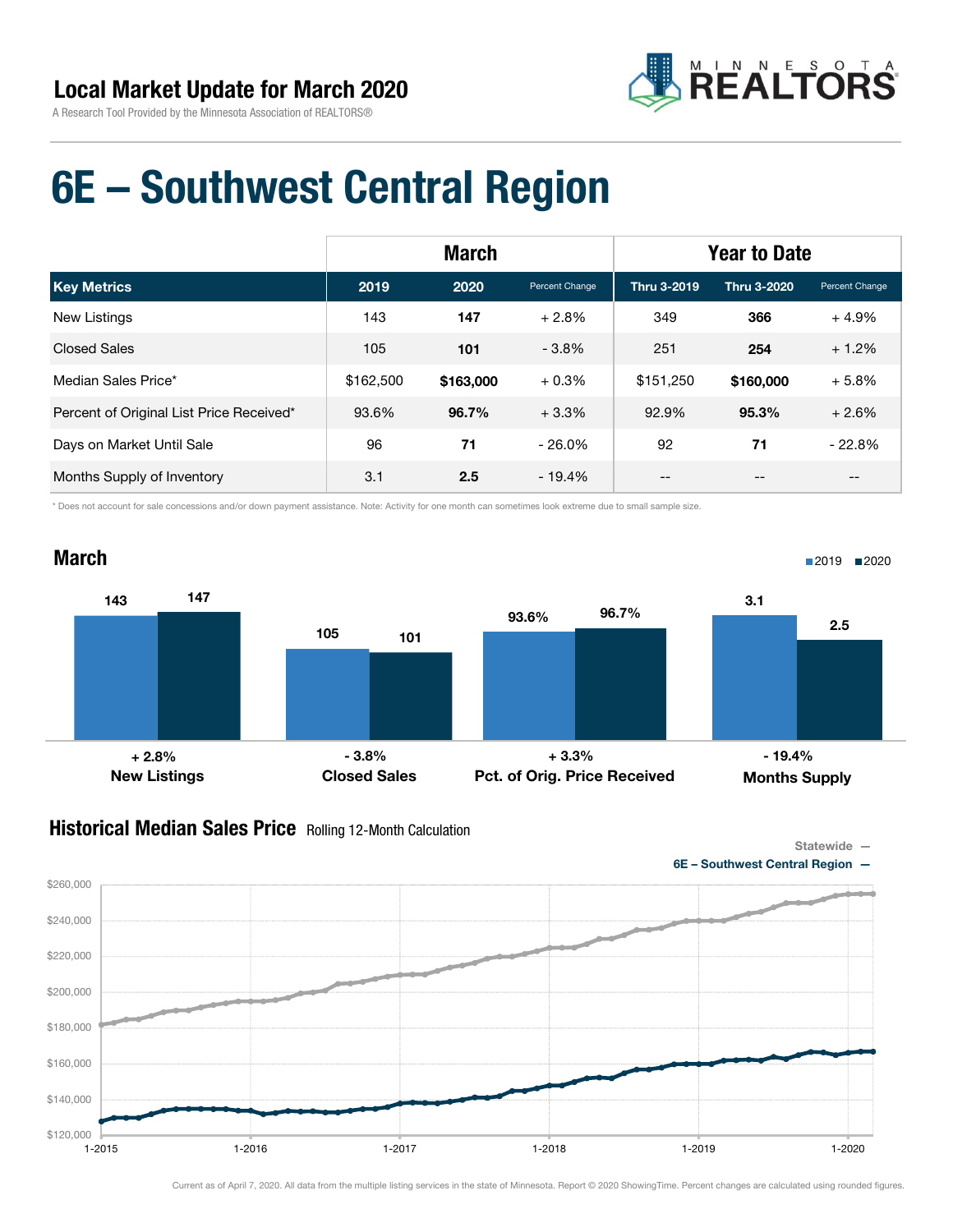

### 6W – Upper Minnesota Valley Region

|                                          | <b>March</b> |          |                | <b>Year to Date</b> |             |                |
|------------------------------------------|--------------|----------|----------------|---------------------|-------------|----------------|
| <b>Key Metrics</b>                       | 2019         | 2020     | Percent Change | Thru 3-2019         | Thru 3-2020 | Percent Change |
| <b>New Listings</b>                      | 36           | 40       | $+11.1%$       | 86                  | 94          | $+9.3%$        |
| <b>Closed Sales</b>                      | 19           | 18       | $-5.3\%$       | 63                  | 58          | $-7.9\%$       |
| Median Sales Price*                      | \$80,000     | \$70,750 | $-11.6%$       | \$87,500            | \$84,375    | $-3.6%$        |
| Percent of Original List Price Received* | 89.1%        | 90.2%    | $+1.2%$        | 88.9%               | 88.9%       | $0.0\%$        |
| Days on Market Until Sale                | 110          | 118      | $+7.3%$        | 128                 | 95          | $-25.8%$       |
| Months Supply of Inventory               | 5.3          | 4.9      | $-7.5%$        | --                  | --          | --             |

\* Does not account for sale concessions and/or down payment assistance. Note: Activity for one month can sometimes look extreme due to small sample size.



#### Historical Median Sales Price Rolling 12-Month Calculation

Statewide —

6W – Upper Minnesota Valley Region —

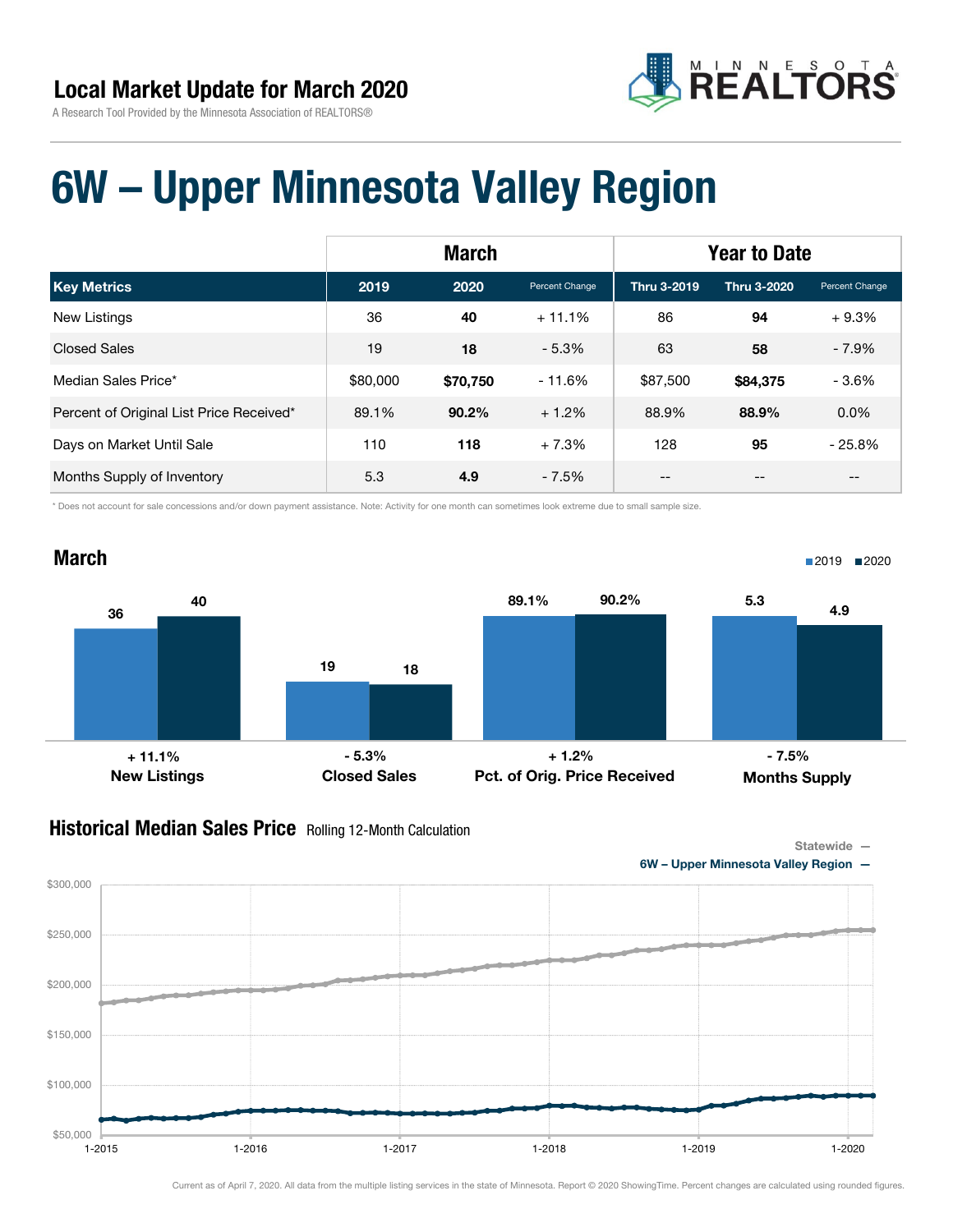

### 7E – East Central Region

|                                          | <b>March</b> |           |                | <b>Year to Date</b> |             |                |
|------------------------------------------|--------------|-----------|----------------|---------------------|-------------|----------------|
| <b>Key Metrics</b>                       | 2019         | 2020      | Percent Change | Thru 3-2019         | Thru 3-2020 | Percent Change |
| New Listings                             | 237          | 319       | $+34.6%$       | 622                 | 774         | $+24.4%$       |
| <b>Closed Sales</b>                      | 168          | 165       | $-1.8%$        | 464                 | 440         | $-5.2%$        |
| Median Sales Price*                      | \$220,000    | \$235,000 | $+6.8%$        | \$214,000           | \$220,830   | $+3.2%$        |
| Percent of Original List Price Received* | 96.5%        | 97.7%     | $+1.2%$        | 96.5%               | 96.3%       | $-0.2\%$       |
| Days on Market Until Sale                | 75           | 61        | $-18.7%$       | 70                  | 63          | $-10.0\%$      |
| Months Supply of Inventory               | 2.4          | 2.4       | $0.0\%$        | --                  | --          | --             |

\* Does not account for sale concessions and/or down payment assistance. Note: Activity for one month can sometimes look extreme due to small sample size.



#### Historical Median Sales Price Rolling 12-Month Calculation





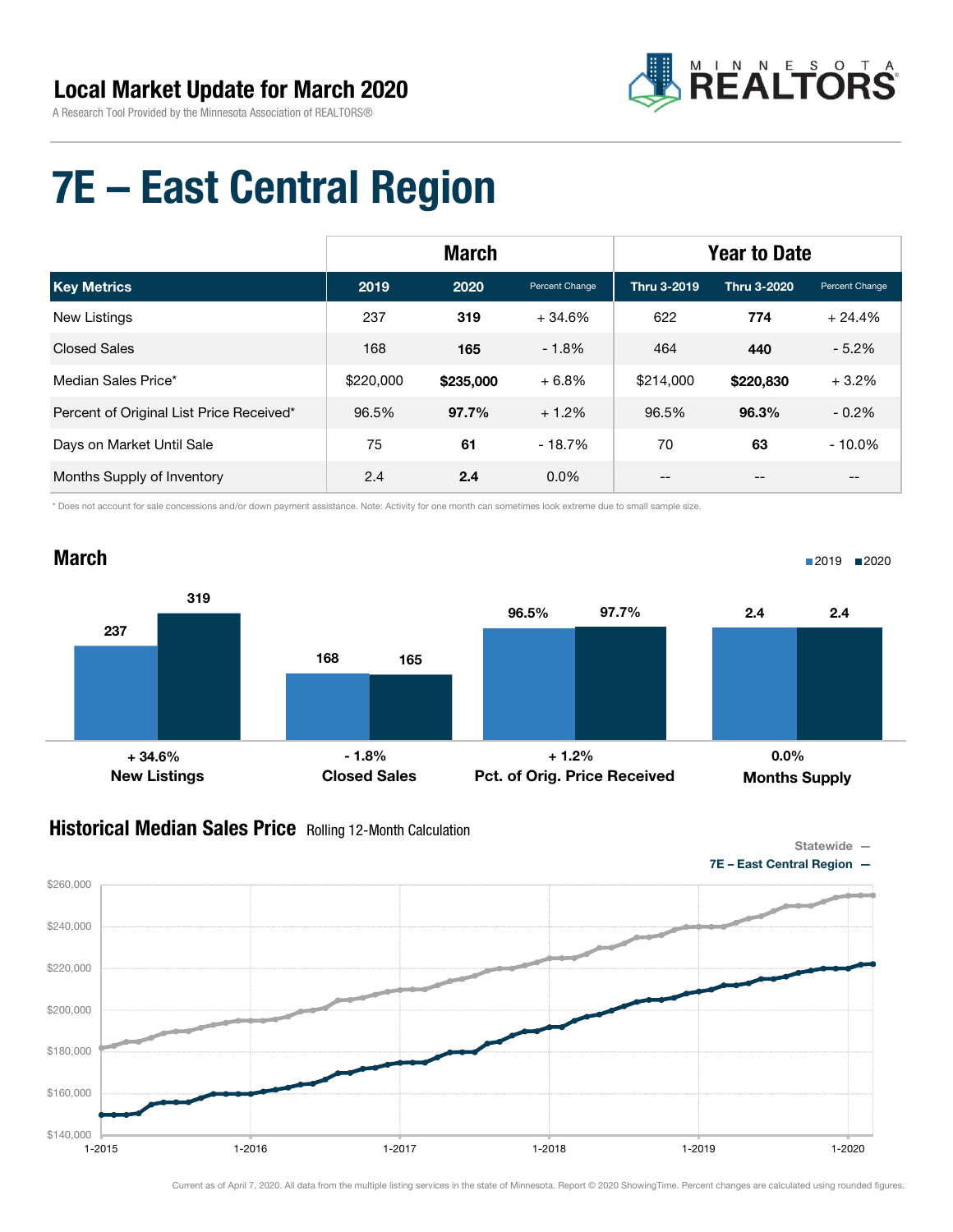

## 7W – Central Region

|                                          | <b>March</b> |           |                | <b>Year to Date</b> |             |                                       |
|------------------------------------------|--------------|-----------|----------------|---------------------|-------------|---------------------------------------|
| <b>Key Metrics</b>                       | 2019         | 2020      | Percent Change | Thru 3-2019         | Thru 3-2020 | Percent Change                        |
| New Listings                             | 789          | 940       | $+19.1%$       | 1,855               | 2,213       | $+19.3%$                              |
| <b>Closed Sales</b>                      | 446          | 473       | $+6.1%$        | 1.054               | 1,119       | $+6.2%$                               |
| Median Sales Price*                      | \$238,000    | \$245,000 | $+2.9%$        | \$232,650           | \$242,000   | $+4.0%$                               |
| Percent of Original List Price Received* | 98.1%        | 98.1%     | $0.0\%$        | 97.1%               | 97.2%       | $+0.1%$                               |
| Days on Market Until Sale                | 56           | 61        | $+8.9%$        | 62                  | 63          | $+1.6%$                               |
| Months Supply of Inventory               | 2.6          | 2.3       | $-11.5%$       | --                  | --          | $\hspace{0.05cm}$ – $\hspace{0.05cm}$ |

\* Does not account for sale concessions and/or down payment assistance. Note: Activity for one month can sometimes look extreme due to small sample size.



#### **Historical Median Sales Price** Rolling 12-Month Calculation



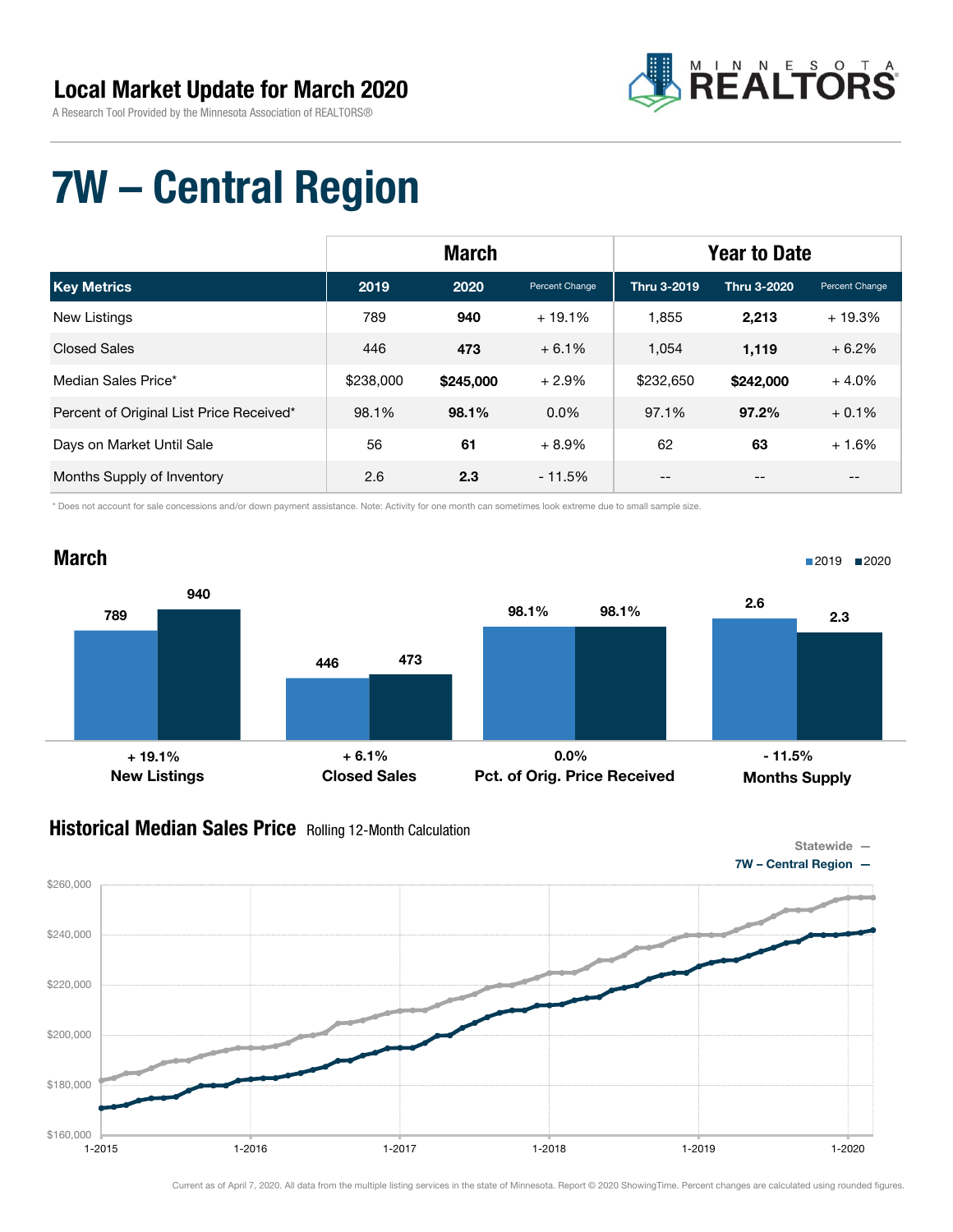

## 8 – Southwest Region

|                                          | <b>March</b> |           |                | <b>Year to Date</b> |                    |                |
|------------------------------------------|--------------|-----------|----------------|---------------------|--------------------|----------------|
| <b>Key Metrics</b>                       | 2019         | 2020      | Percent Change | Thru 3-2019         | <b>Thru 3-2020</b> | Percent Change |
| New Listings                             | 90           | 99        | $+10.0\%$      | 201                 | 249                | $+23.9%$       |
| <b>Closed Sales</b>                      | 42           | 65        | $+54.8%$       | 122                 | 169                | $+38.5%$       |
| Median Sales Price*                      | \$111,750    | \$128,750 | $+15.2%$       | \$101,000           | \$119,000          | $+17.8%$       |
| Percent of Original List Price Received* | 90.5%        | 92.6%     | $+2.3%$        | 90.4%               | 89.5%              | $-1.0\%$       |
| Days on Market Until Sale                | 99           | 72        | $-27.3%$       | 116                 | 98                 | $-15.5%$       |
| Months Supply of Inventory               | 5.1          | 3.9       | $-23.5%$       | --                  | --                 | $- -$          |

\* Does not account for sale concessions and/or down payment assistance. Note: Activity for one month can sometimes look extreme due to small sample size.



#### **Historical Median Sales Price** Rolling 12-Month Calculation

\$150,000

\$200,000

\$250,000

\$300,000





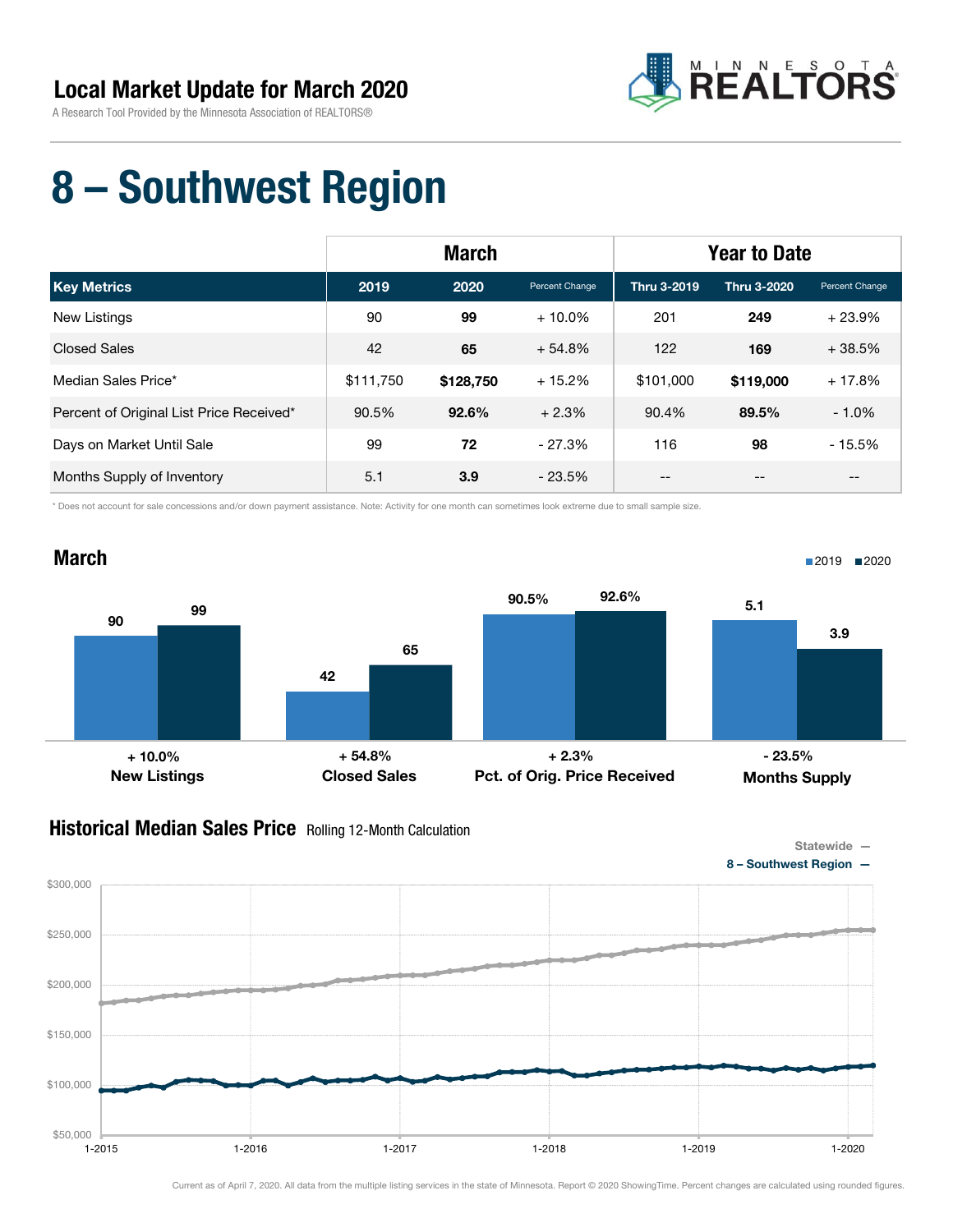

### 9 – South Central Region

|                                          | <b>March</b> |           |                | <b>Year to Date</b> |             |                |  |
|------------------------------------------|--------------|-----------|----------------|---------------------|-------------|----------------|--|
| <b>Key Metrics</b>                       | 2019         | 2020      | Percent Change | Thru 3-2019         | Thru 3-2020 | Percent Change |  |
| New Listings                             | 257          | 374       | $+45.5%$       | 626                 | 766         | $+22.4%$       |  |
| <b>Closed Sales</b>                      | 151          | 191       | $+26.5%$       | 400                 | 482         | $+20.5%$       |  |
| Median Sales Price*                      | \$157,000    | \$169,950 | $+8.2%$        | \$164,700           | \$168,400   | $+2.2%$        |  |
| Percent of Original List Price Received* | 94.2%        | 94.3%     | $+0.1\%$       | 93.0%               | 94.1%       | $+1.2%$        |  |
| Days on Market Until Sale                | 112          | 112       | $0.0\%$        | 112                 | 103         | $-8.0\%$       |  |
| Months Supply of Inventory               | 3.0          | 2.9       | $-3.3\%$       | --                  | --          | --             |  |

\* Does not account for sale concessions and/or down payment assistance. Note: Activity for one month can sometimes look extreme due to small sample size.



#### Historical Median Sales Price Rolling 12-Month Calculation



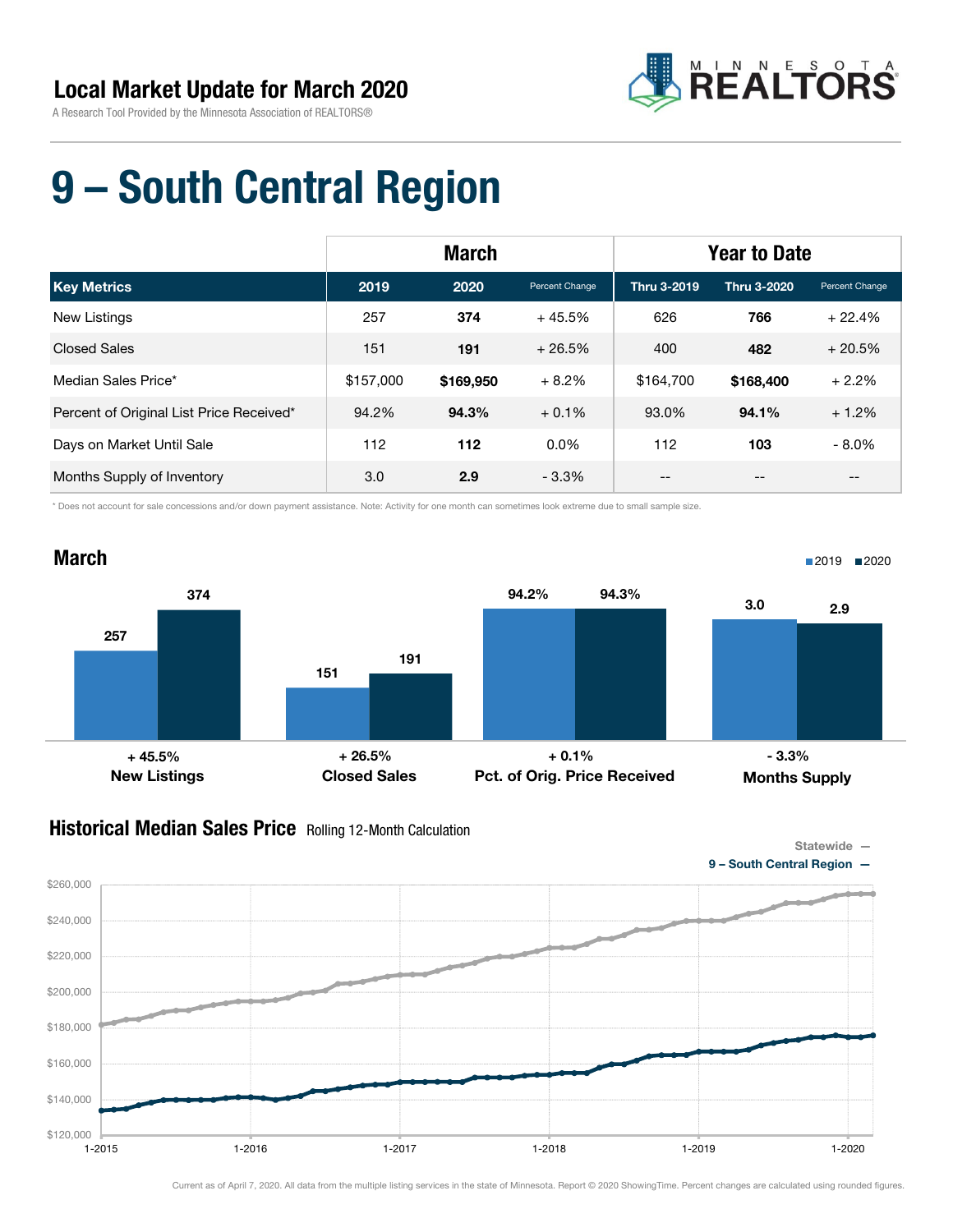March



### 10 – Southeast Region

|                                          | <b>March</b> |           |                | <b>Year to Date</b> |             |                                       |
|------------------------------------------|--------------|-----------|----------------|---------------------|-------------|---------------------------------------|
| <b>Key Metrics</b>                       | 2019         | 2020      | Percent Change | Thru 3-2019         | Thru 3-2020 | Percent Change                        |
| New Listings                             | 719          | 786       | $+9.3%$        | 1,573               | 1,765       | $+12.2%$                              |
| <b>Closed Sales</b>                      | 416          | 480       | $+15.4%$       | 1,045               | 1,195       | $+14.4%$                              |
| Median Sales Price*                      | \$205,000    | \$219,000 | $+6.8%$        | \$197,000           | \$211,100   | $+7.2%$                               |
| Percent of Original List Price Received* | 96.9%        | 96.9%     | $0.0\%$        | 95.9%               | 95.8%       | $-0.1%$                               |
| Days on Market Until Sale                | 68           | 67        | $-1.5%$        | 69                  | 69          | 0.0%                                  |
| Months Supply of Inventory               | 2.5          | 2.1       | $-16.0%$       | --                  | --          | $\hspace{0.05cm}$ – $\hspace{0.05cm}$ |

\* Does not account for sale concessions and/or down payment assistance. Note: Activity for one month can sometimes look extreme due to small sample size.



#### Historical Median Sales Price Rolling 12-Month Calculation



1-2015 1-2016 1-2017 1-2018 1-2019 1-2020